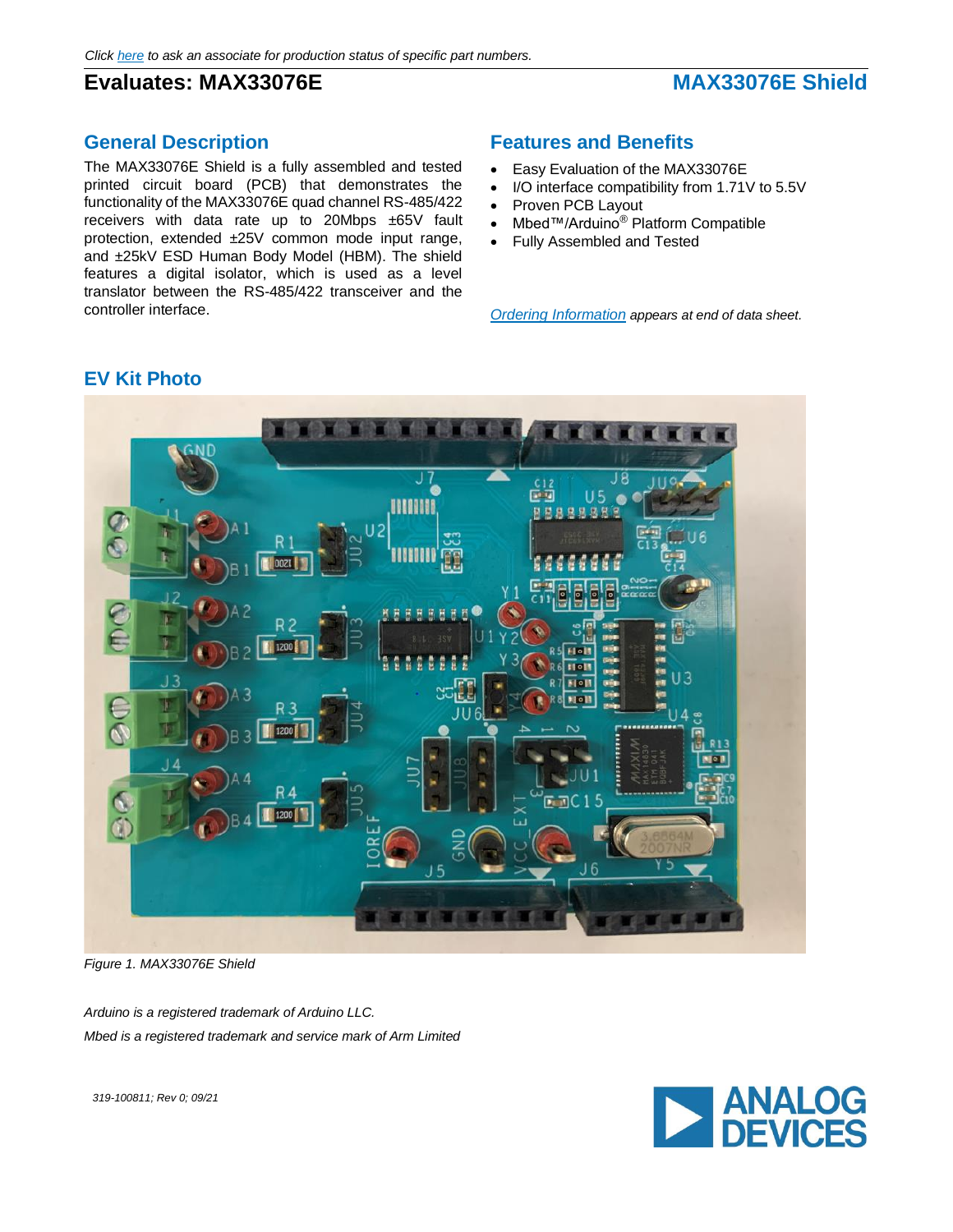# **Quick Start**

### **Required Equipment**

- MAX33076E Shield
- 5V, 500mA DC power supply
- Signal/function generator that can generate 10MHz square wave signal
- **Oscilloscope**

### **Procedure**

Follow the steps below to test the MAX33076E Shield as a standalone evaluation board.

- 1. Place the MAX33076E Shield on a nonconductive surface to ensure that nothing on the PCB gets shorted to the workspace.
- 2. Set all the jumpers to their default positions as shown in Table 1.
- 3. With +5V power supply disabled, connect the positive terminal to VCC\_EXT test point. Connect the negative terminal to the GND test point.
- 4. For Channel 1 testing, connect the positive terminal of the function generator to A1 test point and the negative terminal to any GND test point on the shield. Connect B1 test point to GND.
- 5. Set function generator output to a 10MHz square wave between -1V and +1V, and then enable function generator output.
- 6. Turn on the +5V DC power supply.
- 7. Connect an oscilloscope probe on Y1 and verify the signals on A1, B1, and Y1 test points.
- 8. Repeat the same for channels 2–4.

| <b>JUMPER</b>   | <b>SHUNT POSITION</b>                                                                                                                                                                                                  | <b>DESCRIPTION</b>                                                     |
|-----------------|------------------------------------------------------------------------------------------------------------------------------------------------------------------------------------------------------------------------|------------------------------------------------------------------------|
|                 | $1 - 2$                                                                                                                                                                                                                | $V_{\rm CC}$ is shorted to +5V supply.                                 |
|                 | $1 - 3^*$                                                                                                                                                                                                              | V <sub>CC</sub> is shorted to V <sub>CC</sub> EXT supply.              |
| JU1             | $1 - 4$                                                                                                                                                                                                                | V <sub>CC</sub> is shorted to +3.3V supply.                            |
|                 | Open                                                                                                                                                                                                                   | $V_{C}$ is open.                                                       |
|                 | $1 - 2^*$                                                                                                                                                                                                              | Connects $120\Omega$ between CH1 A and B inputs                        |
| JU2             | Open<br>$1 - 2^*$<br>Open<br>$1 - 2^*$<br>Open<br>$1 - 2^*$<br>Open<br>$1 - 2^*$<br>V <sub>CC 1</sub> of MAX33076E is open<br>Open<br>$1 - 2^*$<br>$1 - 3$<br>Open<br>Enable input (G) is open<br>$1 - 2$<br>$1 - 3^*$ | No load is connected between CH1 A and B                               |
|                 |                                                                                                                                                                                                                        | Connects $120\Omega$ between CH2 A and B inputs                        |
| JU3             |                                                                                                                                                                                                                        | No load is connected between CH2 A and B                               |
| JU4             |                                                                                                                                                                                                                        | Connects $120\Omega$ between CH3 A and B inputs                        |
|                 |                                                                                                                                                                                                                        | No load is connected between CH3 A and B inputs                        |
|                 |                                                                                                                                                                                                                        | Connects $120\Omega$ between CH4 A and B inputs                        |
| JU <sub>5</sub> |                                                                                                                                                                                                                        | No load is connected between CH4 A and B inputs                        |
|                 |                                                                                                                                                                                                                        | V <sub>CC</sub> is shorted to V <sub>CC</sub> 1 of MAX33076E IC supply |
| JU6             |                                                                                                                                                                                                                        |                                                                        |
|                 |                                                                                                                                                                                                                        | Enable input (G) is connected to $V_{CC}$                              |
| JU7             |                                                                                                                                                                                                                        | Enable input (G) is connected to GND                                   |
|                 |                                                                                                                                                                                                                        |                                                                        |
|                 |                                                                                                                                                                                                                        | Enable input $(G)$ is connected to $V_{CC}$                            |
| JU8             |                                                                                                                                                                                                                        | Enable input (G) is connected to GND                                   |
|                 | Open                                                                                                                                                                                                                   | Enable input (G) is open                                               |
| JU9             | $1 - 2^*$                                                                                                                                                                                                              | IRQ is connected to D2 of Arduino connector                            |

## **Table 1. Jumper Settings**

www.analog.com **Analog Devices | 2** and 2011 12:00 and 2012 12:00 and 2012 12:00 and 2012 12:00 and 2012 12:00 and 2012 12:00 and 2012 12:00 and 2012 12:00 and 2012 12:00 and 2012 12:00 and 2012 12:00 and 2012 12:00 and 20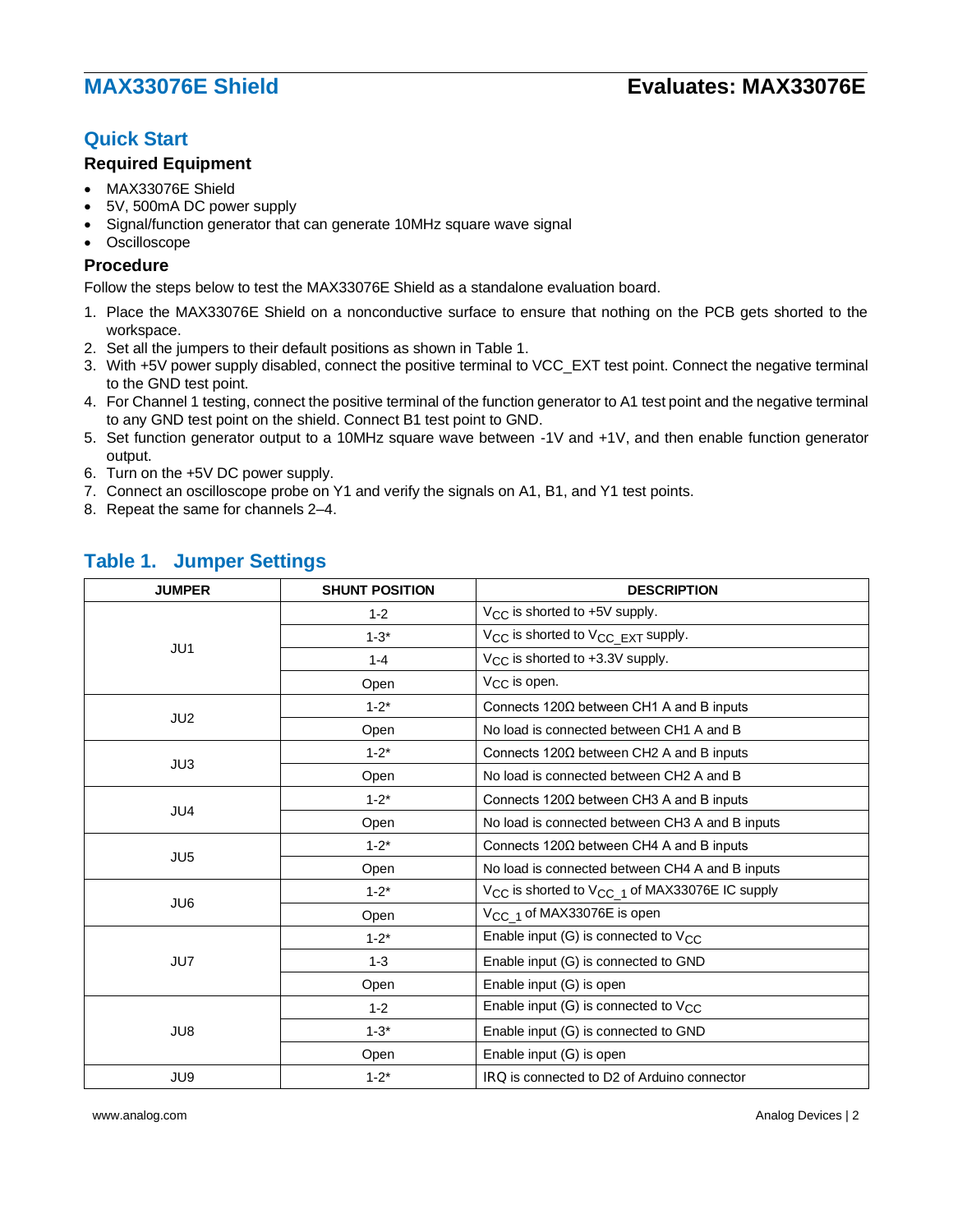| -0   | is connected to D3 of Arduino connector<br>IKU. |
|------|-------------------------------------------------|
| Open | open<br>IS<br>iku                               |

*Note: \* indicates default jumper state.*

## **Detailed Description of Hardware**

The MAX33076E Shield is a fully assembled and tested circuit board for evaluating the MAX33076E fault-protected RS-485/422 transceiver (U1) with ±65V of fault protection. The Shield is designed to evaluate MAX33076E alone or in an RS-485/422 system. The MAX33076E Shield enables Mbed or Arduino platform to communicate on an RS-485/422 receiver, or it may be used as a standalone evaluation board. The MAX14931 digital isolator is used as a level translator with a 1.71V to 5.5V supply range.

If external protection is desired beyond the device's built-in protection, the Shield also features footprints for TVS diodes (D1 and D2) that can be connected to the A1 and B1 lines, respectively. Similarly, footprints are provided for channels 2– 4.

### **Powering the Board**

The MAX33076E Shield requires two power supplies – one 3.3V or 5V supply for the MAX33076E (U1) transceiver applied at the  $V_{CC-EXT}$  test point and one 1.71V–5.5V supply for the microcontroller domain applied at the IOREF test point. When the Shield board is used with an Arduino/Mbed board, the power supply for U1 can also come from the Arduino/Mbed board's 5V rail. Place the shunt on 1-3 position of JU1 to connect  $V_{\text{cc}}$  to external supply. Place the shunt of JU1 on 1-2 position to connect the V<sub>cc</sub> of U1 to Arduino/Mbed 5V supply rail and 1-4 position for 3.3V. In this scenario, IOREF is directly taken from the Arduino/Mbed header.

### **Output Configuration**

The MAX33076E converts RS-485 differential signals (A and B) to single ended signals (Y). The quad outputs are interfaced to Arduino/Mbed board through the MAX14830, a quad channel universal asynchronous receiver-transmitter (UART). The MAX14830 is controlled by Arduino/Mbed using SPI communication.

### **Ordering Information**

| <b>PART</b>    | TYPF  |
|----------------|-------|
| MAX33076ESHLD# | ∕'i t |

*#Denotes RoHS compliance.*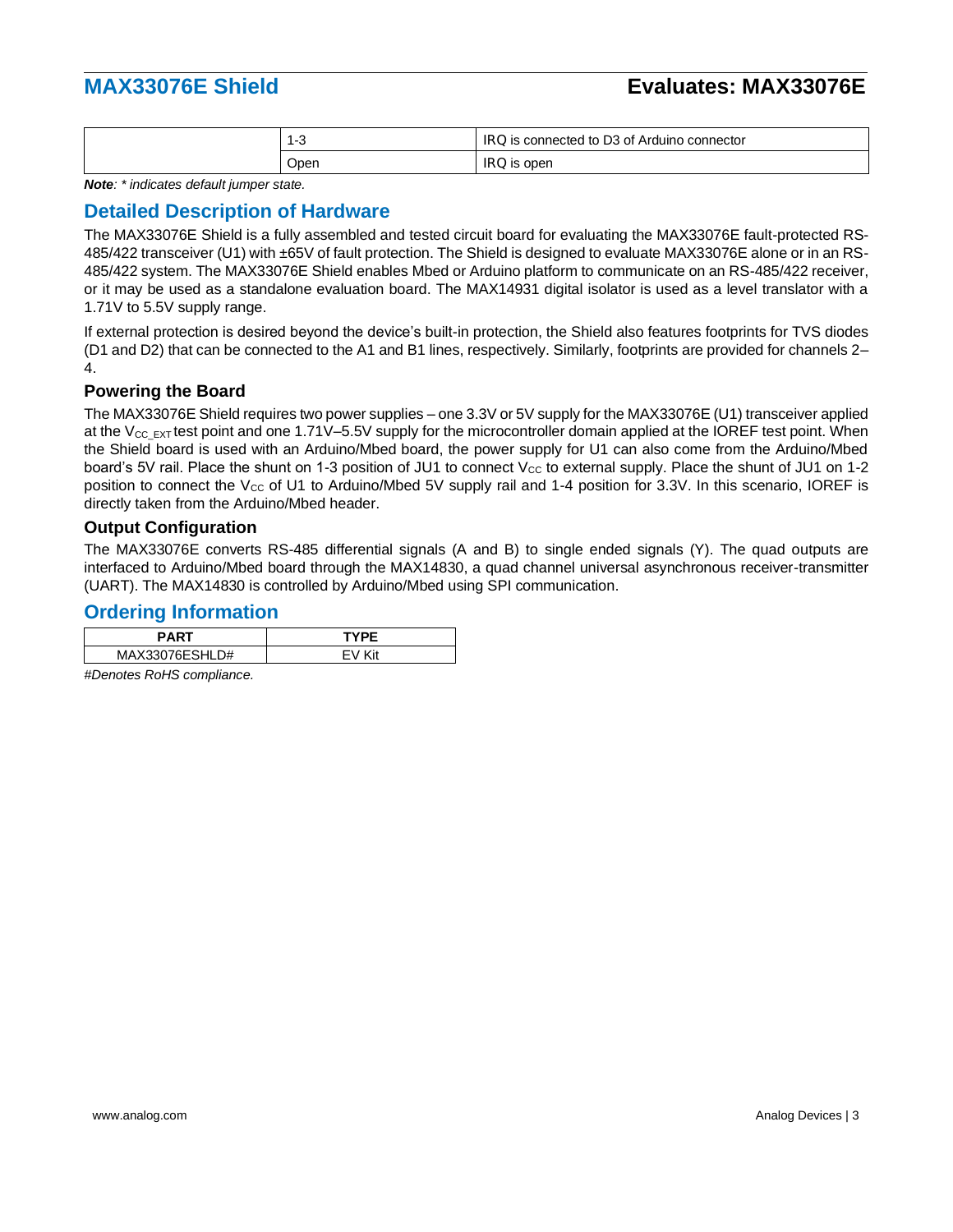# **MAX33076E Shield Bill of Materials**

| <b>ITEM</b>    | QTY            | <b>REF</b><br><b>DES</b>                          | <b>MFG PART#</b>                                                                                                                     | <b>DESCRIPTION</b>                                                                                                                                                                                     | <b>MANUFACTURER</b>                                                    | <b>STATUS</b> | <b>VALUE</b>    |
|----------------|----------------|---------------------------------------------------|--------------------------------------------------------------------------------------------------------------------------------------|--------------------------------------------------------------------------------------------------------------------------------------------------------------------------------------------------------|------------------------------------------------------------------------|---------------|-----------------|
| $\mathbf{1}$   | 12             | $A1-$<br>A4,<br><b>B1-</b><br>B4,<br>$Y1-$<br>Y4  | 5000                                                                                                                                 | TEST POINT; PIN<br>DIA=0.1IN; TOTAL<br>LENGTH=0.3IN; BOARD<br>HOLE=0.04IN; RED;<br>PHOSPHOR BRONZE<br><b>WIRE SILVER PLATE</b><br>FINISH; RECOMMENDED<br>FOR BOARD<br>THICKNESS=0.062IN;               | <b>KEYSTONE</b>                                                        |               | N/A             |
| 2              | 10             | C1,<br>C3,<br>C5,<br>C6,<br>C8-<br>C12,<br>C14    | C0402C104J4R<br>AC;GCM155R71<br>C104JA55                                                                                             | CAP; SMT (0402); 0.1UF;<br>5%; 16V; X7R; CERAMIC                                                                                                                                                       | KEMET; MURATA                                                          |               | 0.1UF           |
| 3              | $\overline{2}$ | C2,<br>C4                                         | C0402X7R160-<br>103JNP;<br>X7R0402CTT;                                                                                               | CAP; SMT (0402); 0.01UF;<br>5%; 16V; X7R; CERAMIC;                                                                                                                                                     | <b>VENKEL LTD;KOA</b><br><b>SPEER</b><br><b>ELECTRONICS</b><br>INC;AVX |               | 0.01UF          |
| $\overline{4}$ | $\overline{c}$ | C7,<br>C <sub>13</sub>                            | EMK105BJ105K<br>V                                                                                                                    | CAP; SMT (0402); 1UF;<br>10%; 16V; X5R; CERAMIC;                                                                                                                                                       | <b>TAIYO YUDEN</b>                                                     |               | 1UF             |
| 5              | $\mathbf{1}$   | C <sub>15</sub>                                   | GRM155R60J10<br>6ME44:<br>GRM155R60J10<br>6ME47;<br>C1005X5R0J106<br>M050BC;<br>CL05A106MQ5N<br>UN;<br>C0402C106M9P<br>$\mathsf{AC}$ | CAP; SMT (0402); 10UF;<br>20%; 6.3V; X5R; CERAMIC                                                                                                                                                      | MURATA; MURATA; TD<br>K:SAMSUNG<br>ELECTRONICS;KEME<br>т               |               | 10UF            |
| 6              | 3              | GND,<br><b>GND</b><br>1,<br>GND<br>$\overline{c}$ | 5011                                                                                                                                 | <b>TEST POINT; PIN</b><br>DIA=0.125IN; TOTAL<br>LENGTH=0.445IN; BOARD<br>HOLE=0.063IN; BLACK;<br>PHOSPHOR BRONZE<br><b>WIRE SILVER PLATE</b><br>FINISH; RECOMMENDED<br>FOR BOARD<br>THICKNESS=0.062IN; | <b>KEYSTONE</b>                                                        |               | N/A             |
| $\overline{7}$ | $\overline{2}$ | <b>IORE</b><br>F,<br>VCC_<br><b>EXT</b>           | 5010                                                                                                                                 | TEST POINT; PIN<br>DIA=0.125IN; TOTAL<br>LENGTH=0.445IN; BOARD<br>HOLE=0.063IN; RED;<br>PHOSPHOR BRONZE<br>WIRE SIL;                                                                                   | <b>KEYSTONE</b>                                                        |               | N/A             |
| 8              | $\overline{4}$ | $J1-J4$                                           | OSTVN02A150                                                                                                                          | <b>CONNECTOR; FEMALE;</b><br>THROUGH HOLE;<br>TERMINAL BLOCK; RIGHT<br>ANGLE; COLOR: GREEN;<br>2PINS                                                                                                   | <b>ON-SHORE</b><br><b>TECHNOLOGY INC</b>                               |               | OSTVN02A1<br>50 |

www.analog.com Analog Devices | 4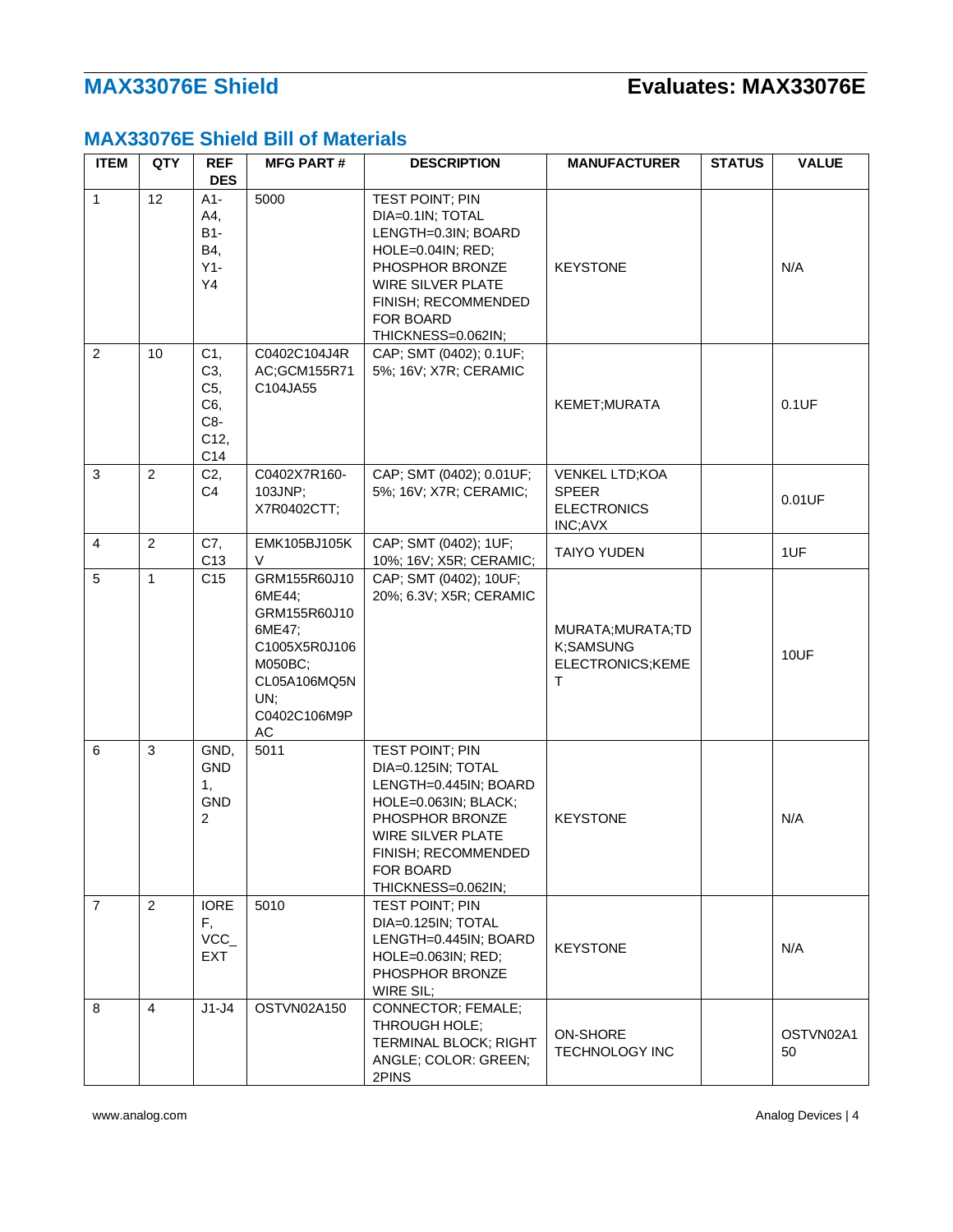| 9  | $\overline{2}$ | J5, J8                             | SSQ-108-24-G-<br>S                                              | CONNECTOR; FEMALE;<br>THROUGH HOLE;<br>.025INCH SQ POST<br>SOCKET; STRAIGHT;<br>8PINS                                                              | <b>SAMTEC</b>                                       | SSQ-108-24-<br>$G-S$ |
|----|----------------|------------------------------------|-----------------------------------------------------------------|----------------------------------------------------------------------------------------------------------------------------------------------------|-----------------------------------------------------|----------------------|
| 10 | $\mathbf{1}$   | J6                                 | SSQ-106-24-G-<br>S                                              | CONNECTOR; FEMALE;<br>THROUGH HOLE:<br>.025INCH SQ POST<br>SOCKET; STRAIGHT;<br>6PINS;                                                             | <b>SAMTEC</b>                                       | SSQ-106-24-<br>$G-S$ |
| 11 | $\mathbf{1}$   | J7                                 | SSQ-110-24-G-<br>S                                              | CONNECTOR; FEMALE;<br>THROUGH HOLE;<br>.025INCH SQ POST<br>SOCKET; STRAIGHT;<br>10PINS                                                             | <b>SAMTEC</b>                                       | SSQ-110-24-<br>$G-S$ |
| 12 | $\mathbf{1}$   | JU1                                | PEC04SAAN                                                       | CONNECTOR; MALE;<br>THROUGH HOLE;<br>BREAKAWAY; STRAIGHT;<br>4PINS                                                                                 | <b>SULLINS</b><br><b>ELECTRONICS</b><br>CORP.       | PEC04SAAN            |
| 13 | 5              | <b>JU2-</b><br>JU6                 | PCC02SAAN                                                       | CONNECTOR; MALE;<br>THROUGH HOLE:<br><b>BREAKAWAY; STRAIGHT</b><br>THROUGH; 2PINS; -65<br>DEGC TO +125 DEGC                                        | <b>SULLINS</b>                                      | PCC02SAAN            |
| 14 | 3              | JU7-<br>JU9                        | PBC03SAAN                                                       | CONNECTOR; MALE;<br>THROUGH HOLE;<br>BREAKAWAY; STRAIGHT;<br>3PINS; -65 DEGC TO +125<br><b>DEGC</b>                                                | <b>SULLINS</b>                                      | PBC03SAAN            |
| 15 | 4              | R <sub>1</sub> -<br>R <sub>4</sub> | CRCW1206120<br>RFK<br>MCR18EZPF120<br>$0;ERJ-$<br>8ENF1200      | RES; SMT (1206); 120; 1%;<br>+/-100PPM/DEGC;<br>0.2500W                                                                                            | <b>VISHAY</b><br>DALE;ROHM;PANASO<br><b>NIC</b>     | 120                  |
| 16 | 9              | <b>R5-</b><br>R <sub>13</sub>      | RC1608J000CS;<br>CR0603-J/-<br>000ELF;RC0603<br><b>JR-070RL</b> | RES; SMT (0603); 0; 5%;<br><b>JUMPER; 0.1000W</b>                                                                                                  | <b>SAMSUNG</b><br>ELECTRONICS;BOUR<br>NS; YAGEO PH  | 0                    |
| 17 | 9              | $SU1-$<br>SU <sub>9</sub>          | S1100-<br>B;SX1100-<br>B;STC02SYAN                              | TEST POINT; JUMPER;<br>STR; TOTAL<br>LENGTH=0.24IN; BLACK;<br>INSULATION=PBT;PHOSP<br><b>HOR BRONZE</b><br>CONTACT=GOLD PLATED                     | KYCON;KYCON;SULLI<br><b>NS ELECTRONICS</b><br>CORP. | SX1100-B             |
| 18 | $\mathbf{1}$   | U1                                 | MAX33076EASA<br>$\ddot{}$                                       | IC; RECV;<br>MAX33076EASA+;<br>PACKAGE OUTLINE<br>NUMBER: 21-0041:<br>PACKAGE LAND<br>PATTERN NUMBERL 90-<br>0097; PACKAGE CODE:<br>S16+1C; SOIC16 | <b>MAXIM</b>                                        | MAX33076E<br>$ASA+$  |
| 19 | $\mathbf{1}$   | U <sub>3</sub>                     | MAX14930FASE<br>$\ddot{}$                                       | IC; DISO; 4/0 CHANNEL;<br>150MBPS; DEFAULT LOW;<br>2.75KVRMS DIGITAL                                                                               | <b>MAXIM</b>                                        | MAX14930F<br>ASE+    |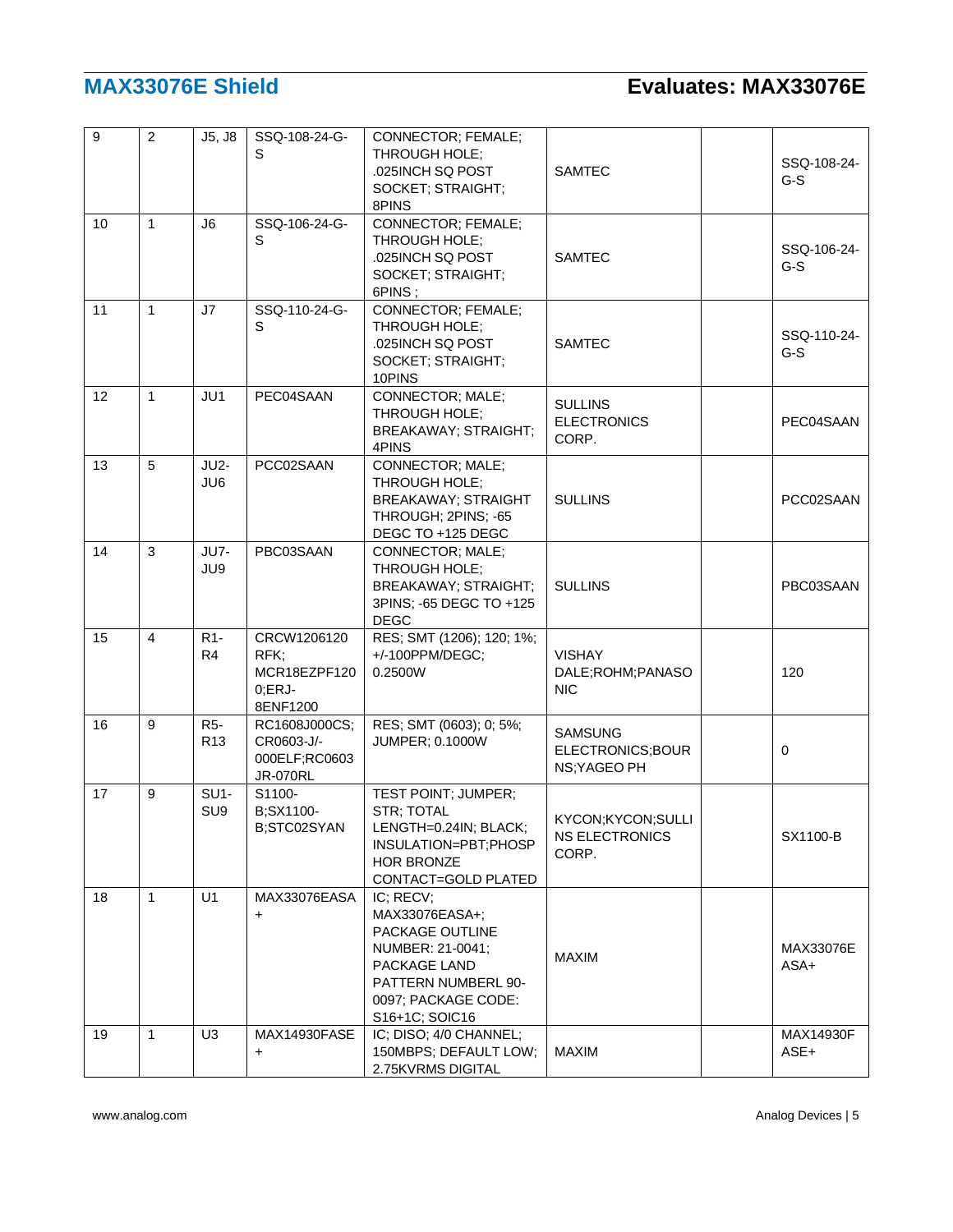|    |              |                                    |                                   | <b>ISOLATOR: NSOIC16</b><br>150MIL                                                                                                                               |                                        |                     |
|----|--------------|------------------------------------|-----------------------------------|------------------------------------------------------------------------------------------------------------------------------------------------------------------|----------------------------------------|---------------------|
| 20 | 1            | U4                                 | MAX14830ETM<br>+                  | IC; UART; QUAD SERIAL<br><b>UART WITH 128-WORD</b><br>FIFOS: TQFN48-EP                                                                                           | <b>MAXIM</b>                           | MAX14830E<br>$TM+$  |
| 21 | $\mathbf{1}$ | U <sub>5</sub>                     | MAX14931FASE<br>$\ddot{}$         | IC: DISO: 3/1 CHANNEL:<br>150MBPS; DEFAULT LOW;<br>2.75KVRMS DIGITAL<br><b>ISOLATOR: NSOIC16</b><br>150MIL                                                       | <b>MAXIM</b>                           | MAX14931F<br>ASE+   |
| 22 | 1            | U <sub>6</sub>                     | MAX13046EELT<br>+                 | IC: TRANS: SINGLE-<br><b>BIDIRECTIONAL LOW-</b><br>LEVEL TRANSLATOR:<br><b>UDFN6 1X1.5</b>                                                                       | <b>MAXIM</b>                           | MAX13046E<br>$ELT+$ |
| 23 | 1            | Y <sub>5</sub>                     | LFXTAL030798                      | CRYSTAL; SMT;<br>3.68640MHZ; $16PF$ ; TOL =<br>$+/-30$ PPM                                                                                                       | <b>IQD FREQUENCY</b><br><b>PRODUCT</b> | LFXTAL0307<br>98    |
| 24 | $\mathbf{1}$ | <b>PCB</b>                         | <b>MAX33076ESHI</b><br><b>ELD</b> | PCB:MAX33076ESHIELD                                                                                                                                              | <b>MAXIM</b>                           | <b>PCB</b>          |
| 25 | $\Omega$     | D <sub>1</sub> -<br>D <sub>8</sub> | P6SMB18CA                         | DIODE; TVS; SMB (DO-<br>214AA); VRM=15.3V;<br>$IPP=24.2A$                                                                                                        | <b>LITTELFUSE</b>                      | 15.3V               |
| 26 | $\Omega$     | U <sub>2</sub>                     | MAX33076EAEE<br>$\ddot{}$         | EVKIT PART - IC; RECV;<br>MAX33076EAEE+:<br>PACKAGE OUTLINE<br>NUMBER: 21-0055;<br>PACKAGE LAND<br>PATTERN NUMBERL 90-<br>0167; PACKAGE CODE:<br>E16+11C; QSOP16 | <b>MAXIM</b>                           | MAX33076E<br>AEE+   |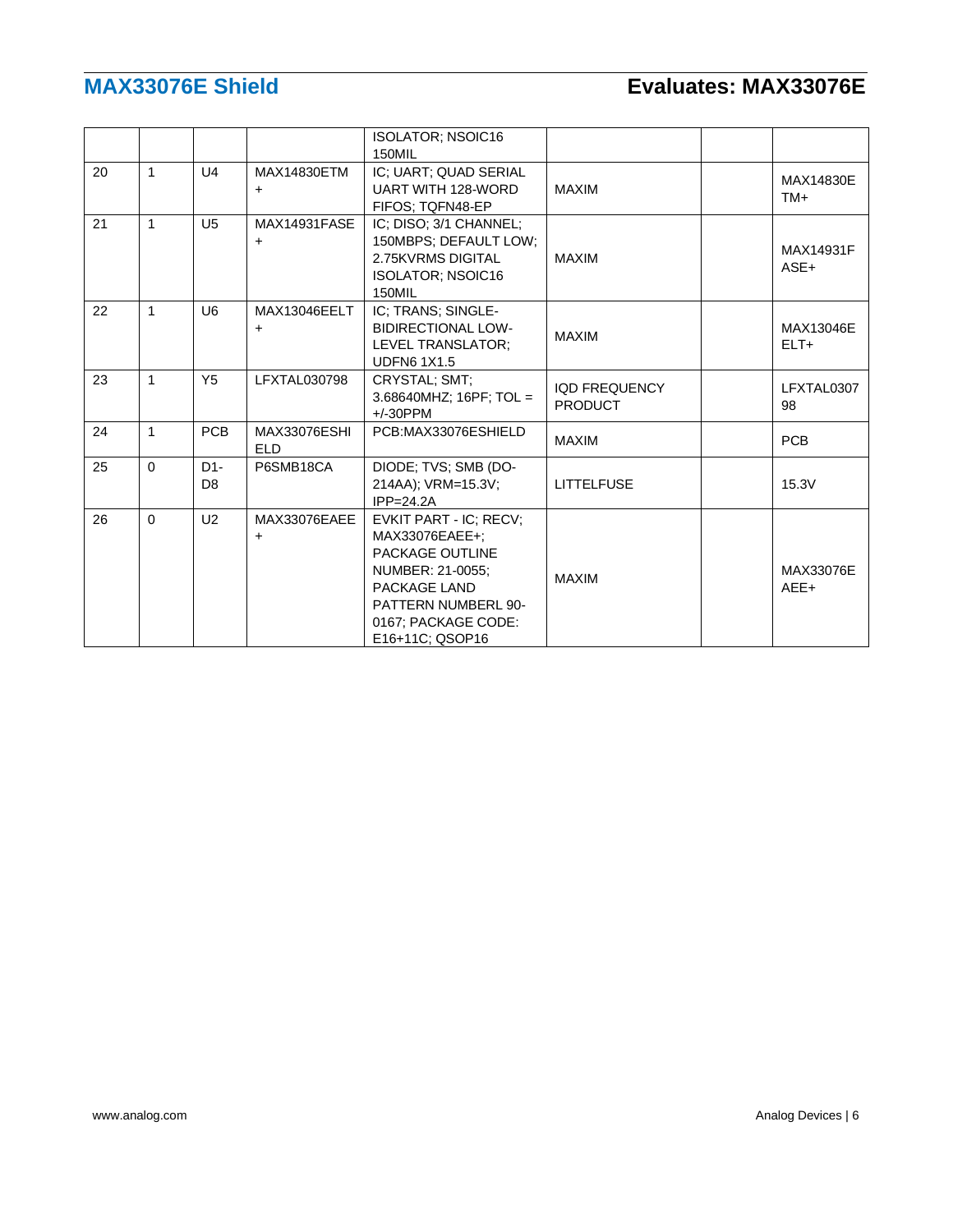# **MAX33076E Shield Schematic**



www.analog.com **Analog Devices | 7** Analog Devices | 7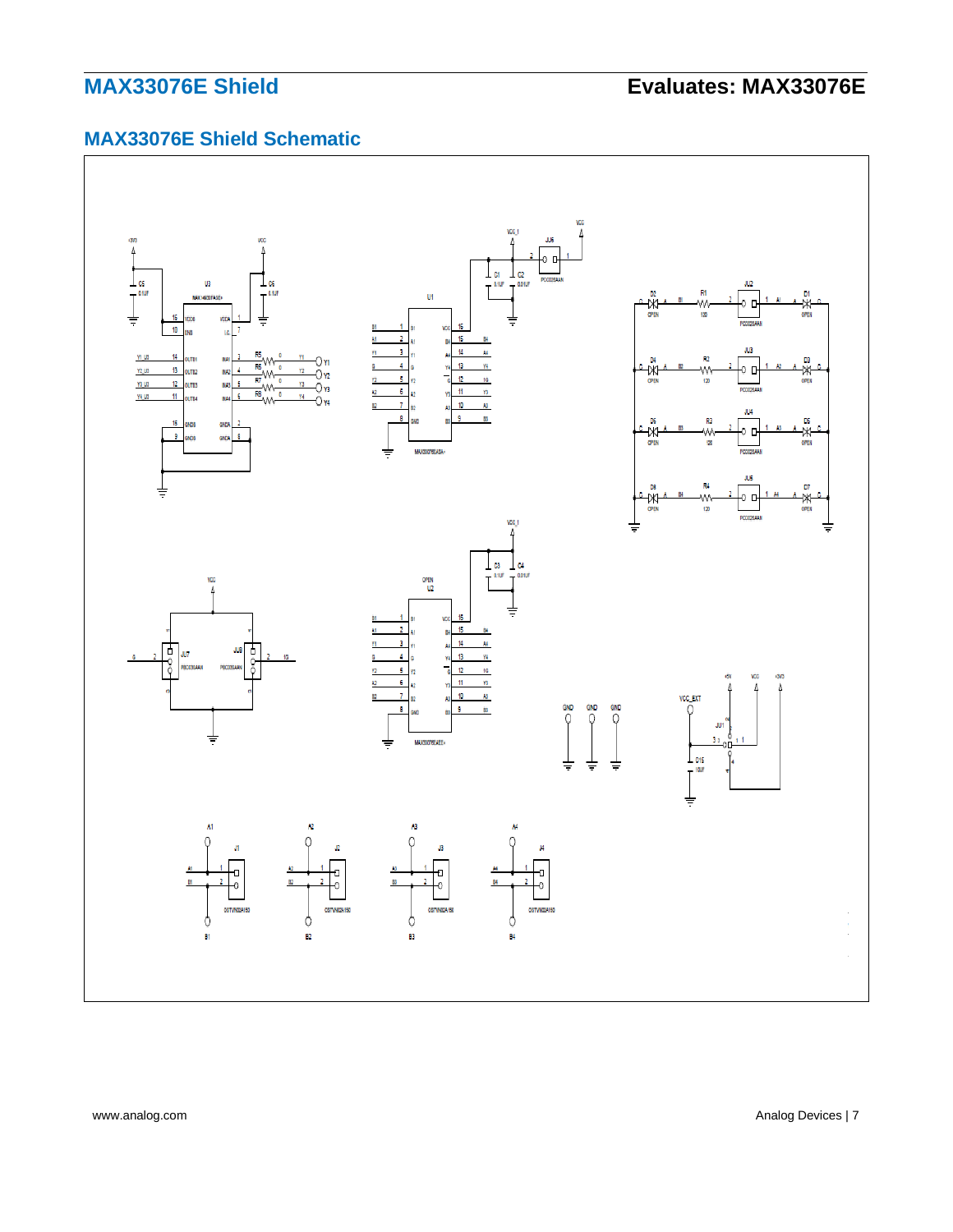# **MAX33076E Shield Schematic (continued)**



www.analog.com **Analog Devices | 8**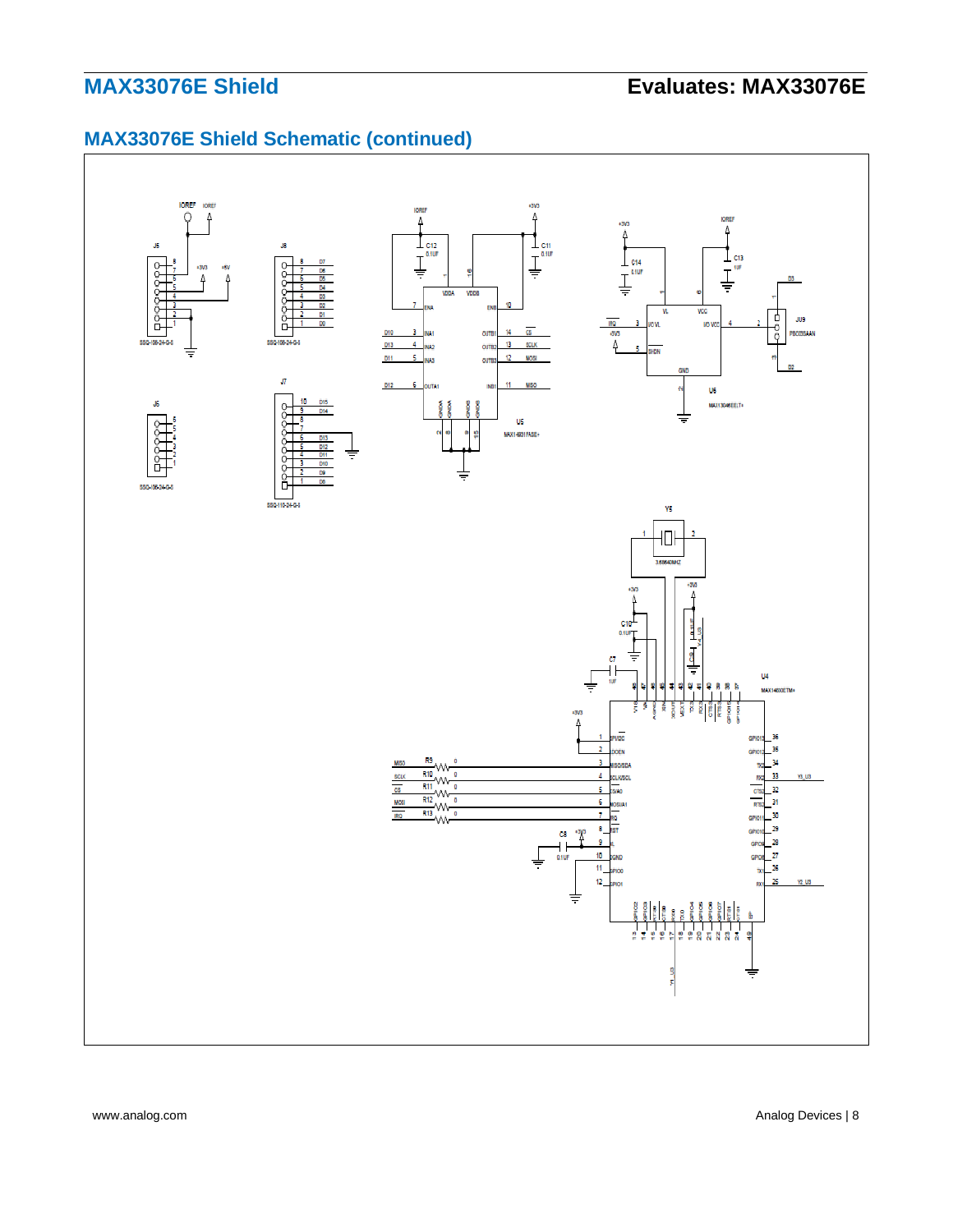## **MAX33076E Shield PCB Layout**



*MAX33076E Shield Component Placement Guide—Top Silkscreen*





*MAX33076E Shield PCB Layout—Layer 2\_GND*



*MAX33076E Shield PCB Layout—Top MAX33076E Shield PCB Layout—Layer 3\_PWR*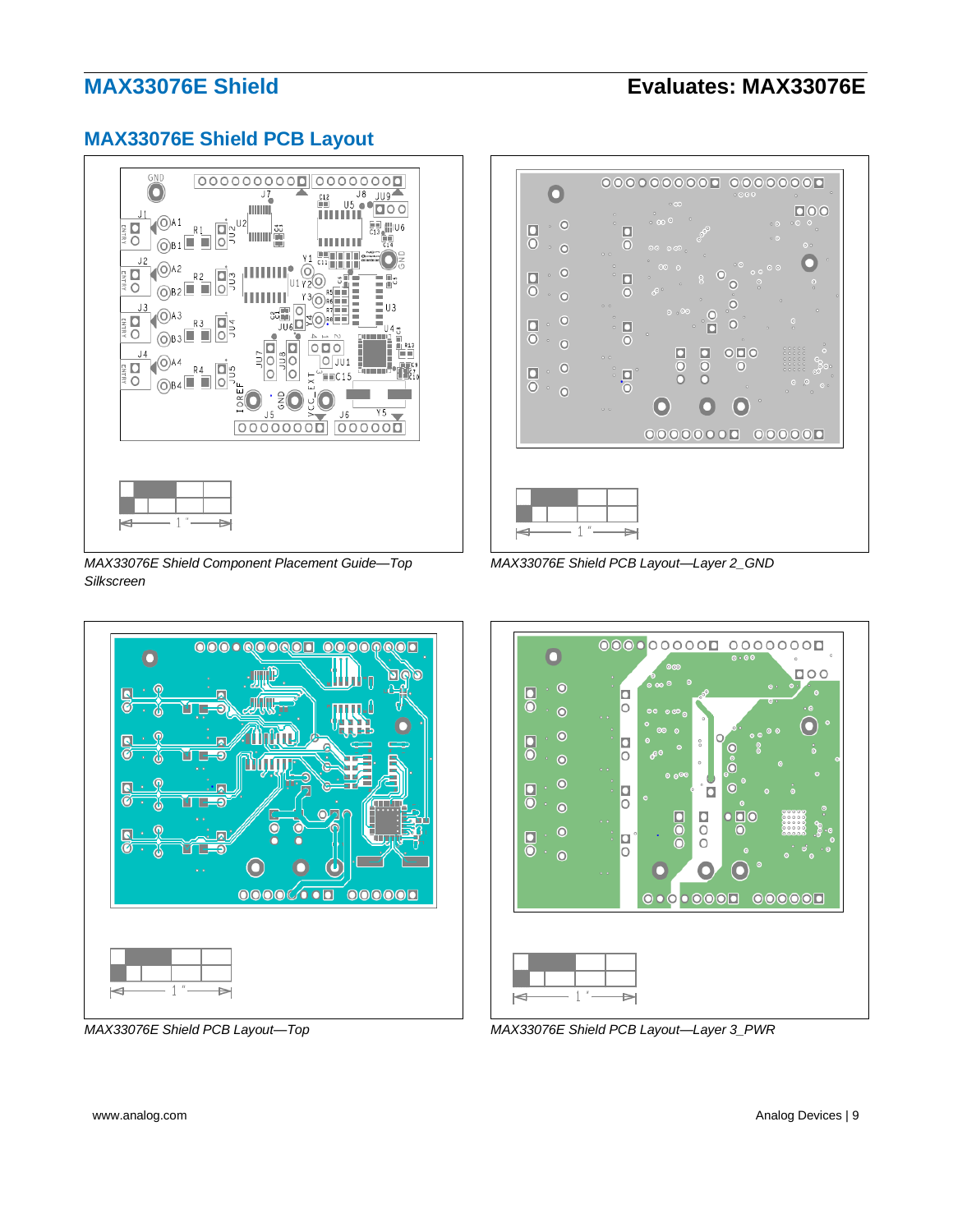# **MAX33076E Shield PCB Layout (Continued)**





*MAX33076E Shield PCB Layout—Bottom MAX33076E Shield Component Placement Guide—Bottom Silkscreen*